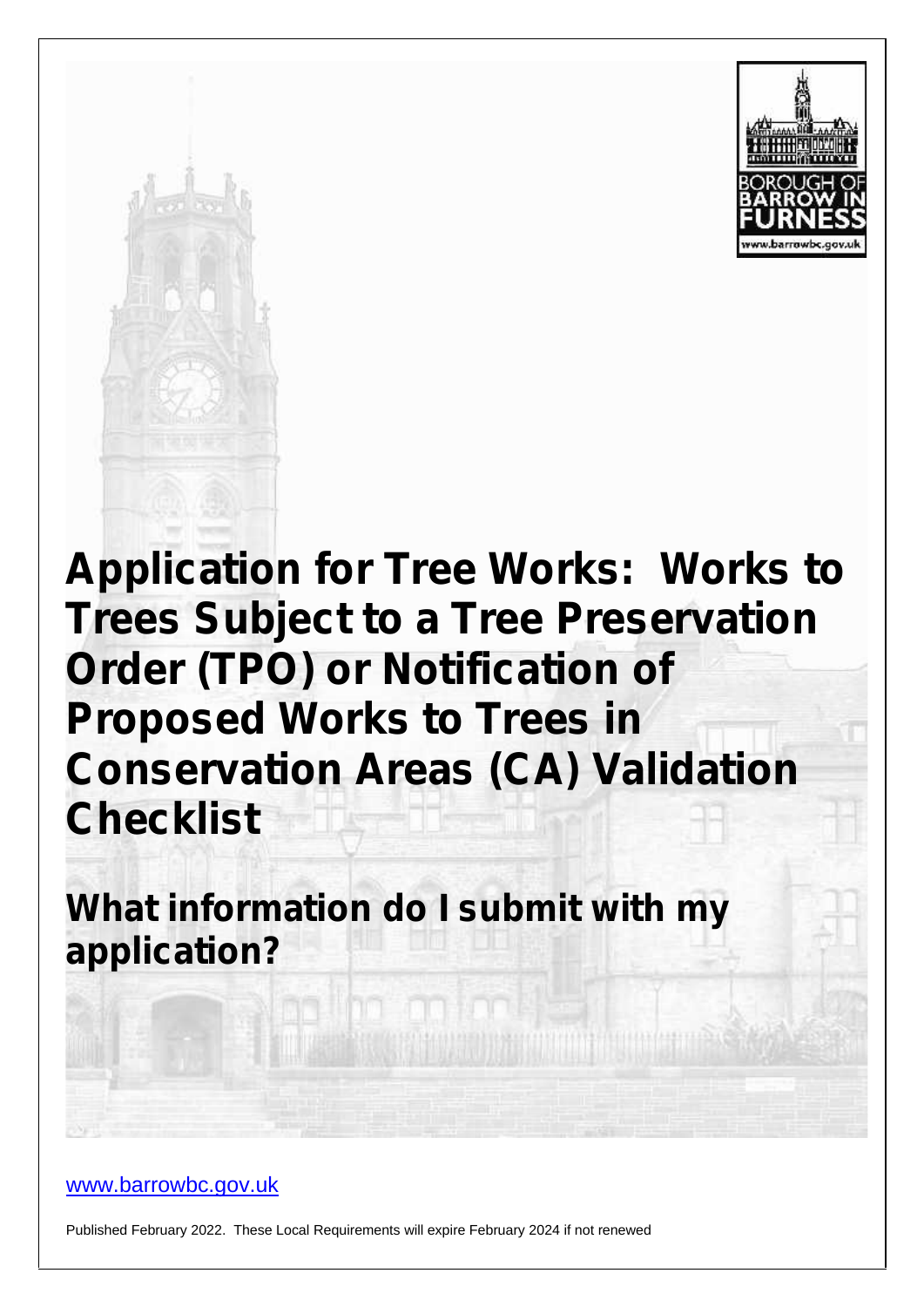## **Trees Protected by a TPO**

**IMPORTANT**; for works to trees that are protected by a Tree Preservation Order, any failure to supply sufficiently precise and detailed information may result in your application being rejected or delays in dealing with it. In particular, you MUST provide the following:

- Completed and dated application form, with all [mandatory] questions answered
- Sketch plan showing the location of all tree(s)
- A full and clear specification of the works to be carried out in accordance with BS 3998:2010
- Statement of reasons for the proposed work including supporting evidence
- Report by a tree professional (e.g. arboriculturist or horticultural adviser) if your reasons relate to the health and/or safety of the tree(s)
- Photographs illustrating the extent of the proposed work.

## **Trees within a Conservation Area**

For works to trees in conservation areas, it is important to supply precise and detailed information on your proposal. You must therefore provide the following:

- Completed and dated form, with all questions answered
- Sketch plan showing the precise location of all tree(s)
- A full and clear specification of the works to be carried out
- Photographs illustrating the extent of the proposed work
- Health/Structural report by a tree professional (arboriculturist) or other suitably qualified person.
- Details of any assistance or advice sought from the Planning Authority officer prior to submitting this form.

## **Local Requirements**

- Report by an engineer or surveyor, together with one from a tree professional, if you are alleging subsidence or structural damage by the tree.
- Annotated sketch plan showing the position of the tree(s) relative to the nearest site boundary and buildings.
- Always, provide a clear description of the plan or document as your file name which accurately describes its content. Please do not provide a file name as a drawing number or reference only. Preferably, just the title of the plan or document although this could include a title of the plan/document and the drawing number.

**Finally….** It will help if you;

- $\blacksquare$  Include all of the information at the start
- Pay the fee at the time of submission
- Include a document schedule
- Avoid the use of large file sizes (please contact us if files are unavoidably large)
- Please correspond via email

The Council has a dedicated mailbox for submitting electronic applications planninghub@barrowbc.gov.uk

Using this mailbox you can:

- submit applications (up to 20MB).
- pay online securely via emailed link to applicant or agent.
- request editable versions of all forms.
- order ordnance survey plans (pdf format).

If you would like more information or would like to speak to someone about electronic planning applications please contact Pam Kayes on the number shown below.